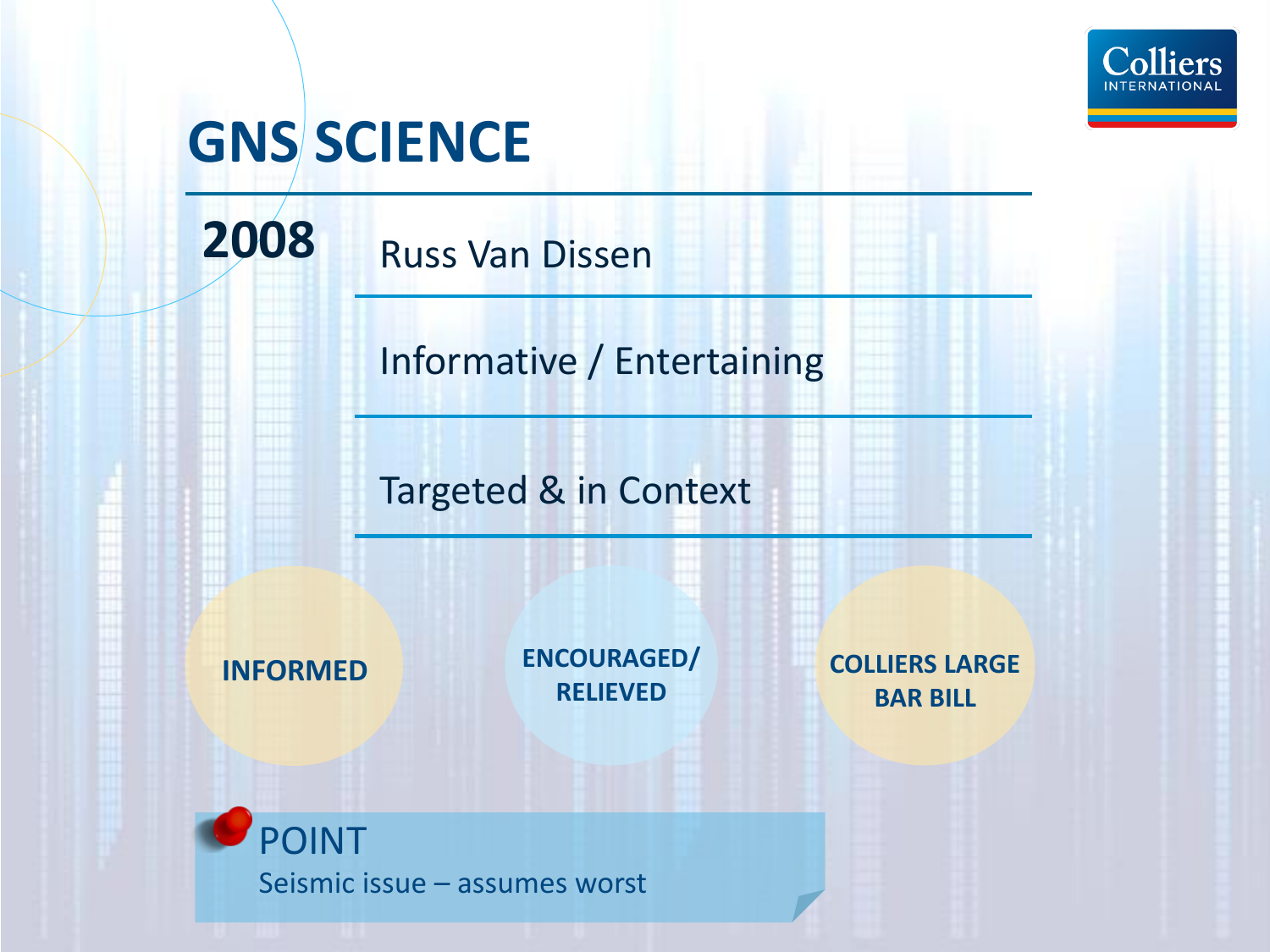

# **WELLINGTON**

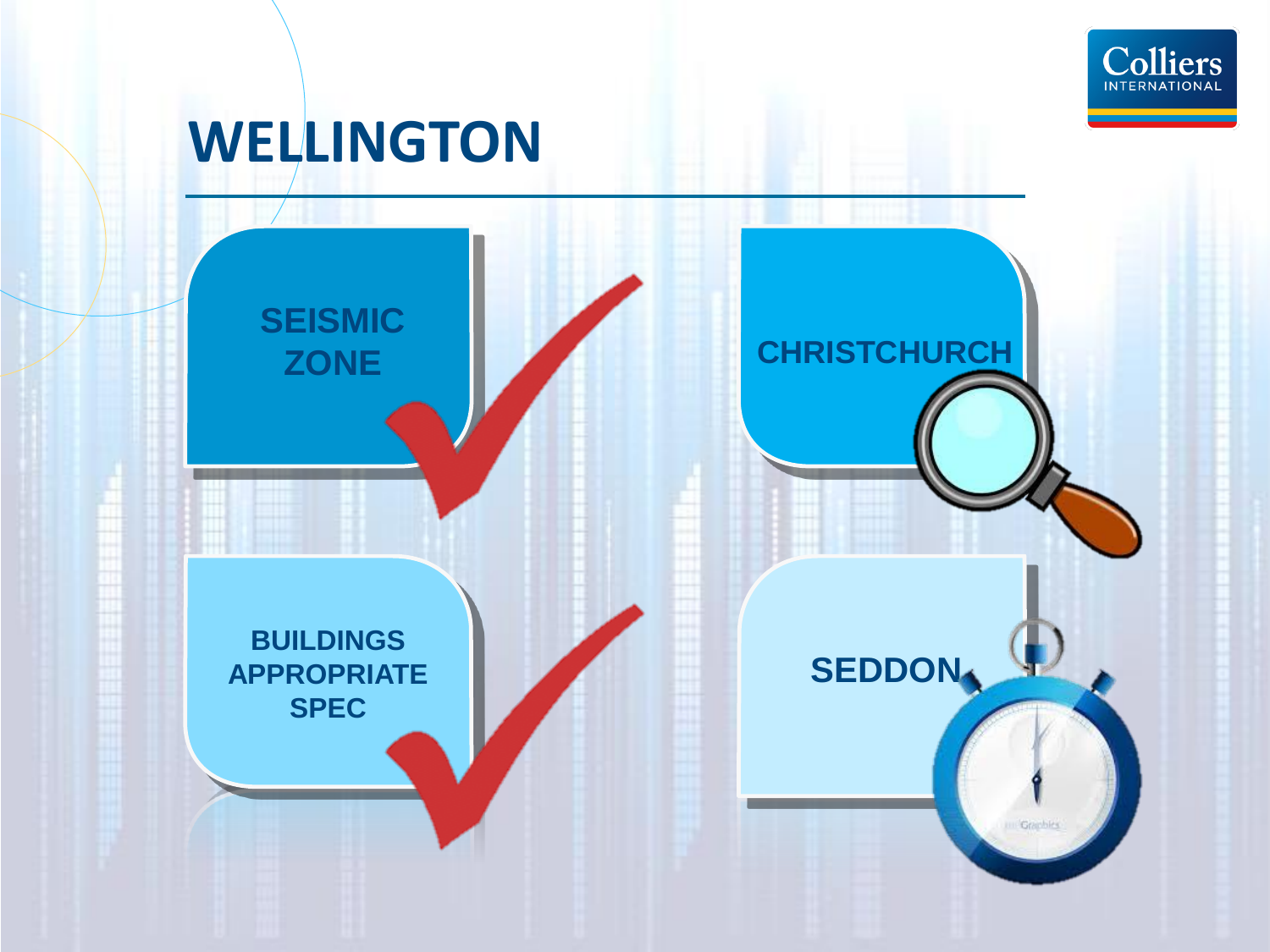

### **WHAT DOES IT MEAN FOR THE TENANT**

**LOCATION O**TIMING **Q**BUDGET QUALITY **OUTLOOK RENEWAL RENT** RENT REVIEWS ? NBS  $\overline{O}$ 

 $\Box 100\%$  NBS  $\Box$  DSA ODEE INZSEE IMRSA  $167%$  NBS 167% NBS<br>19USH-OVER ANALYSIS INLTHA  $IIF$ 

**…OF COURSE THEY WANTED THE MAXIMUM 100% INITIALLY**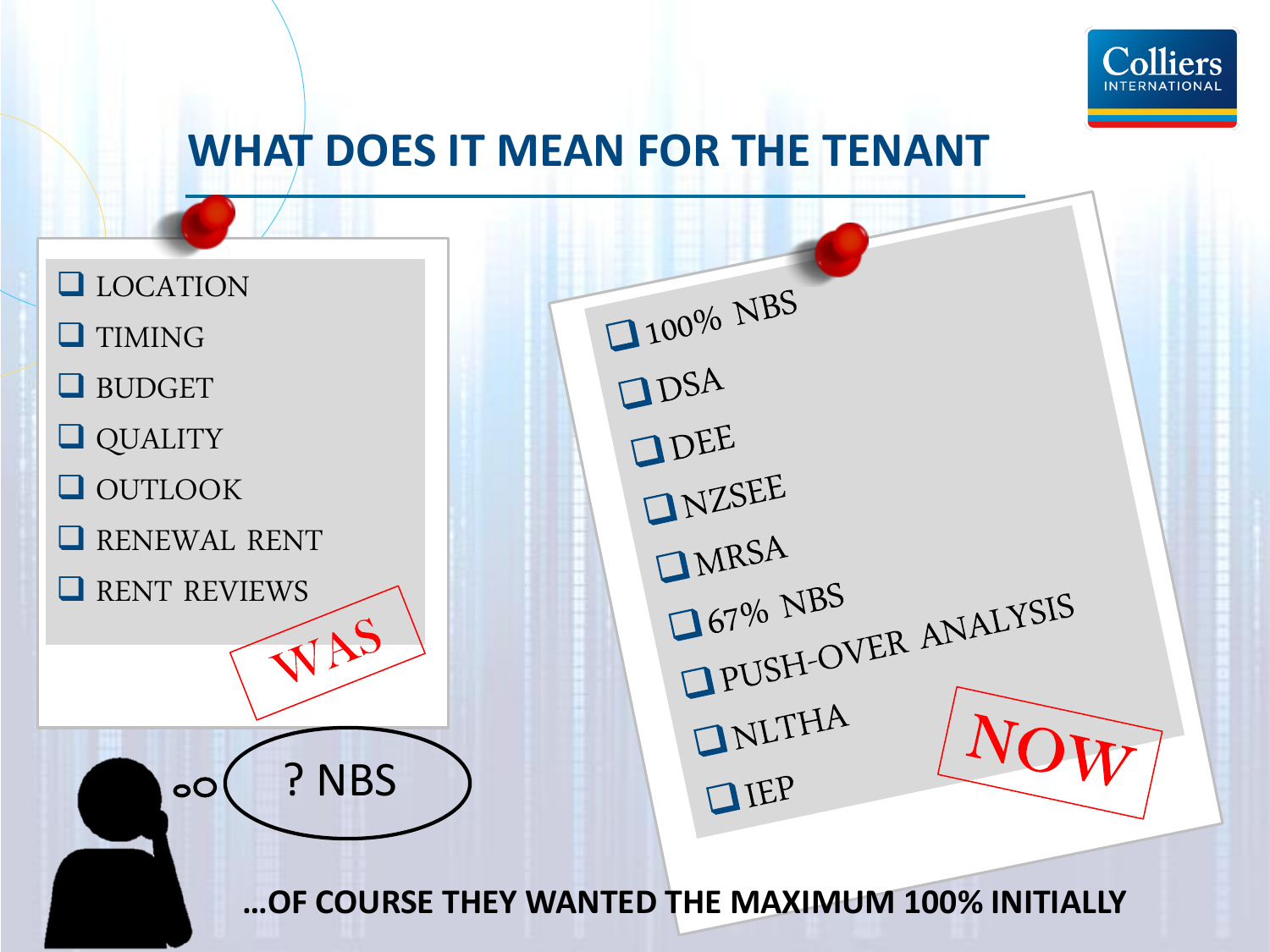

### **THE PEER REVIEW ISSUE**

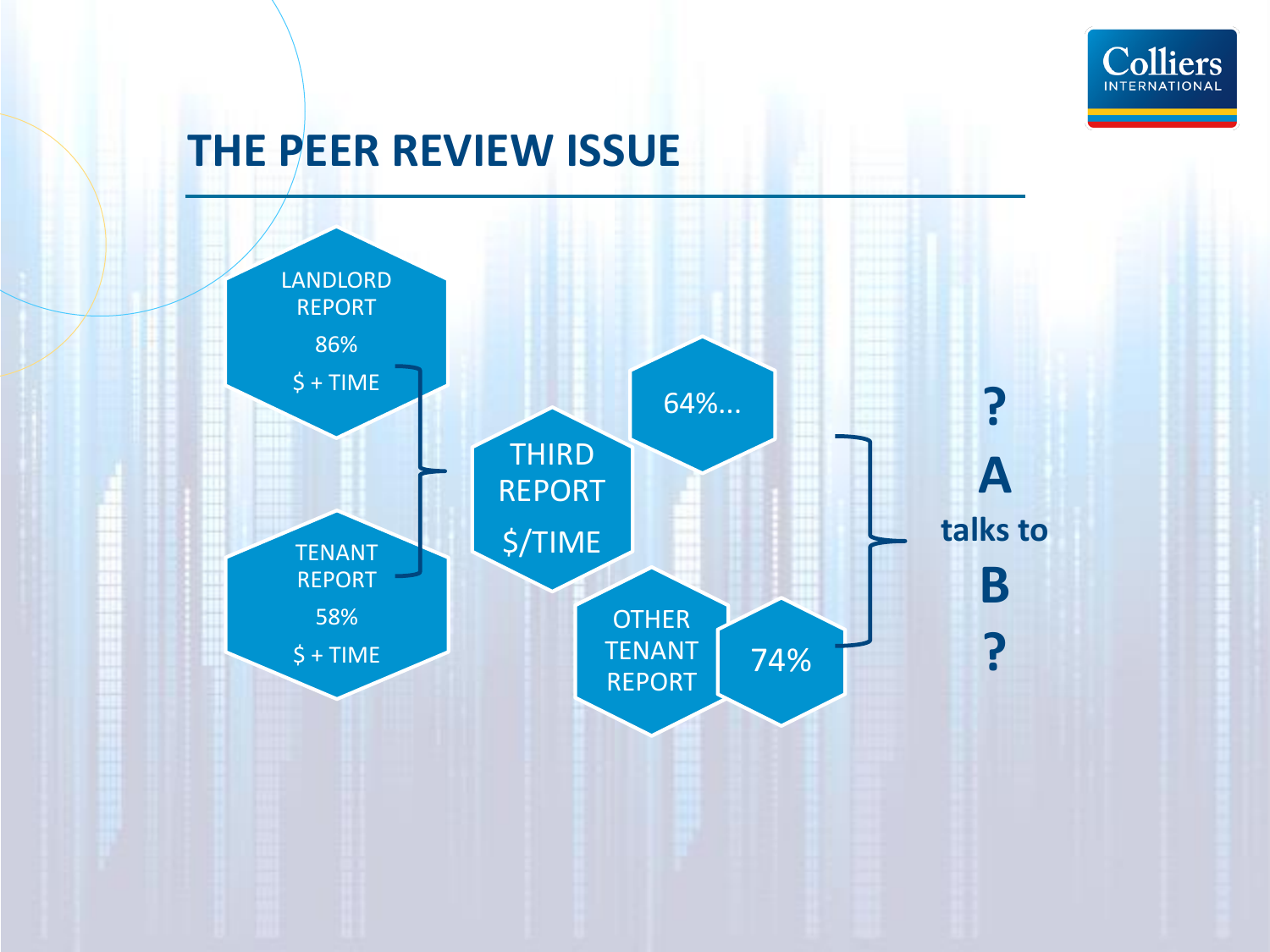

#### **DILEMA**

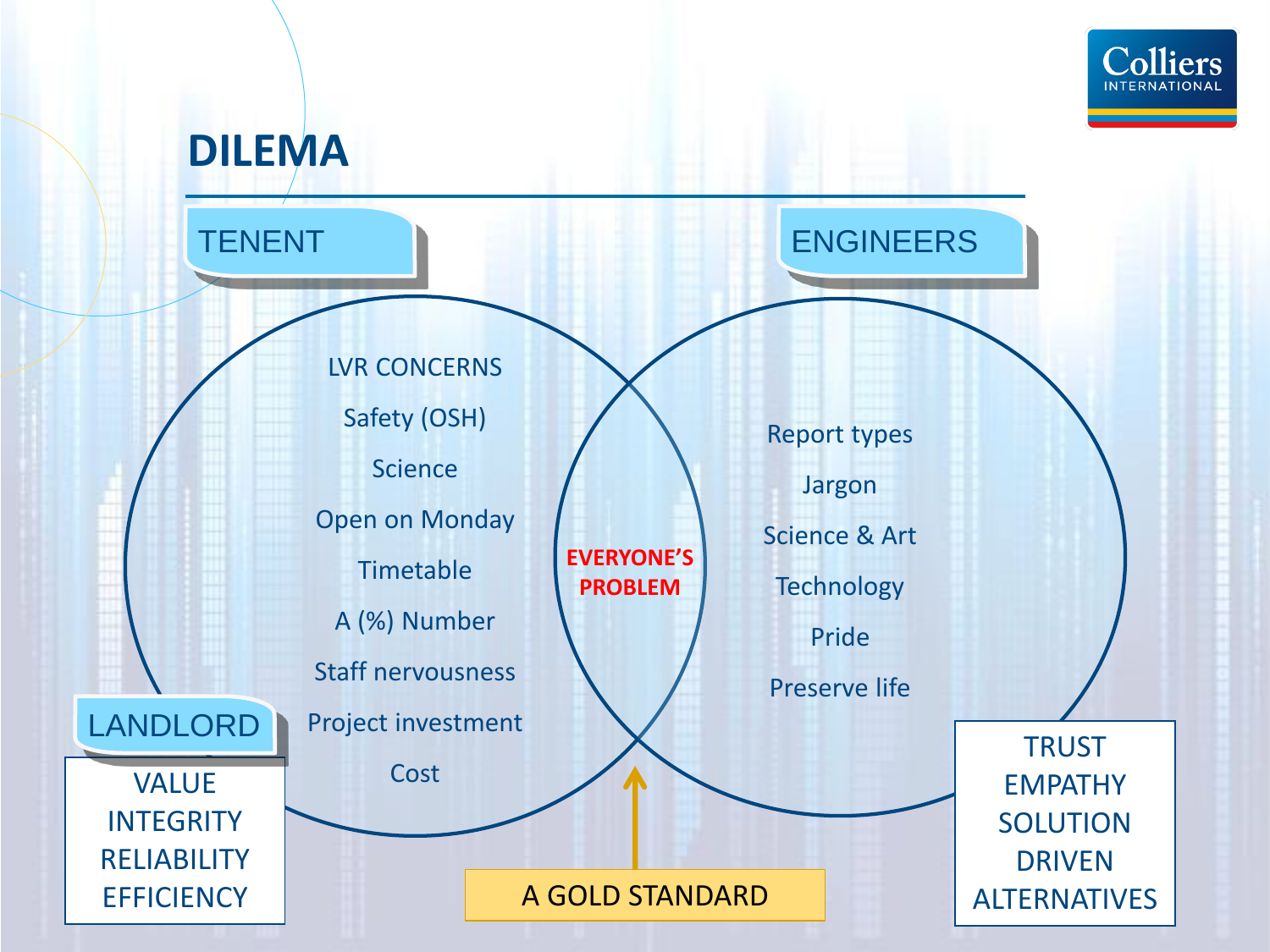

## **SOME QUESTIONS**



Is there a market for Earthquake Prone Buildings?

- $A -$  prone =  $<$ 50% (tenants)
- B Yes small companies
	- Budget conscious
	- Fringe locations
	- Lower rise



If I improve my building to 80 - 100% NBS, can I get more rent?

A – No… not yet… market evolution / growth B – Better marketability (rent quicker)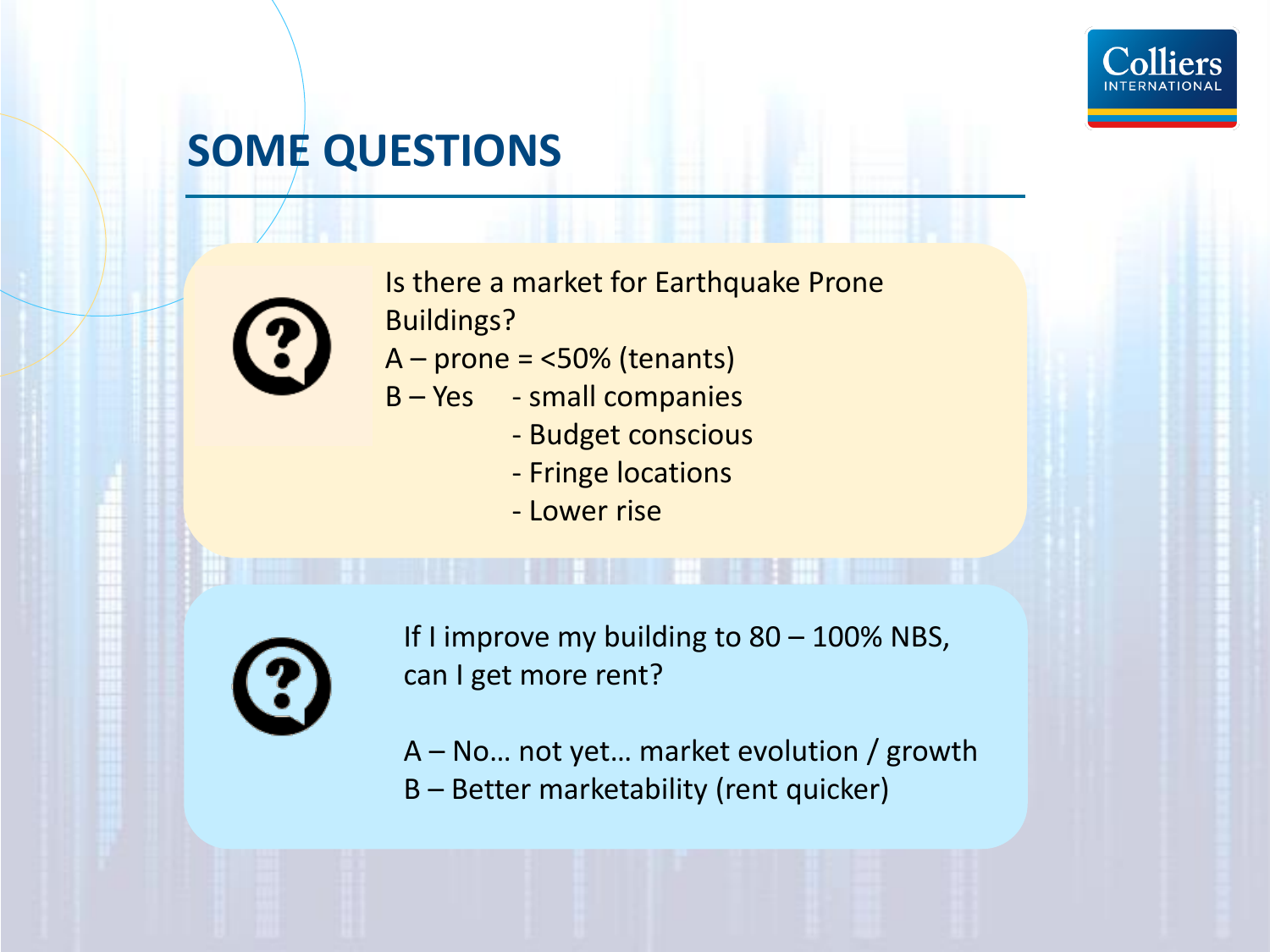

## **SOME OBSERVATIONS…**

Wellington's CBD office stock generally good

Problem is building specific, not city wide blight WOF – mostly OK

Can Engineering 'fraternity' help with some better PR/Information?

Owners & Tenants generally happy to work together – mutual gain / investment

EVERYONE'S CHALLENGE TO GET ON TOP OF THE ISSUE